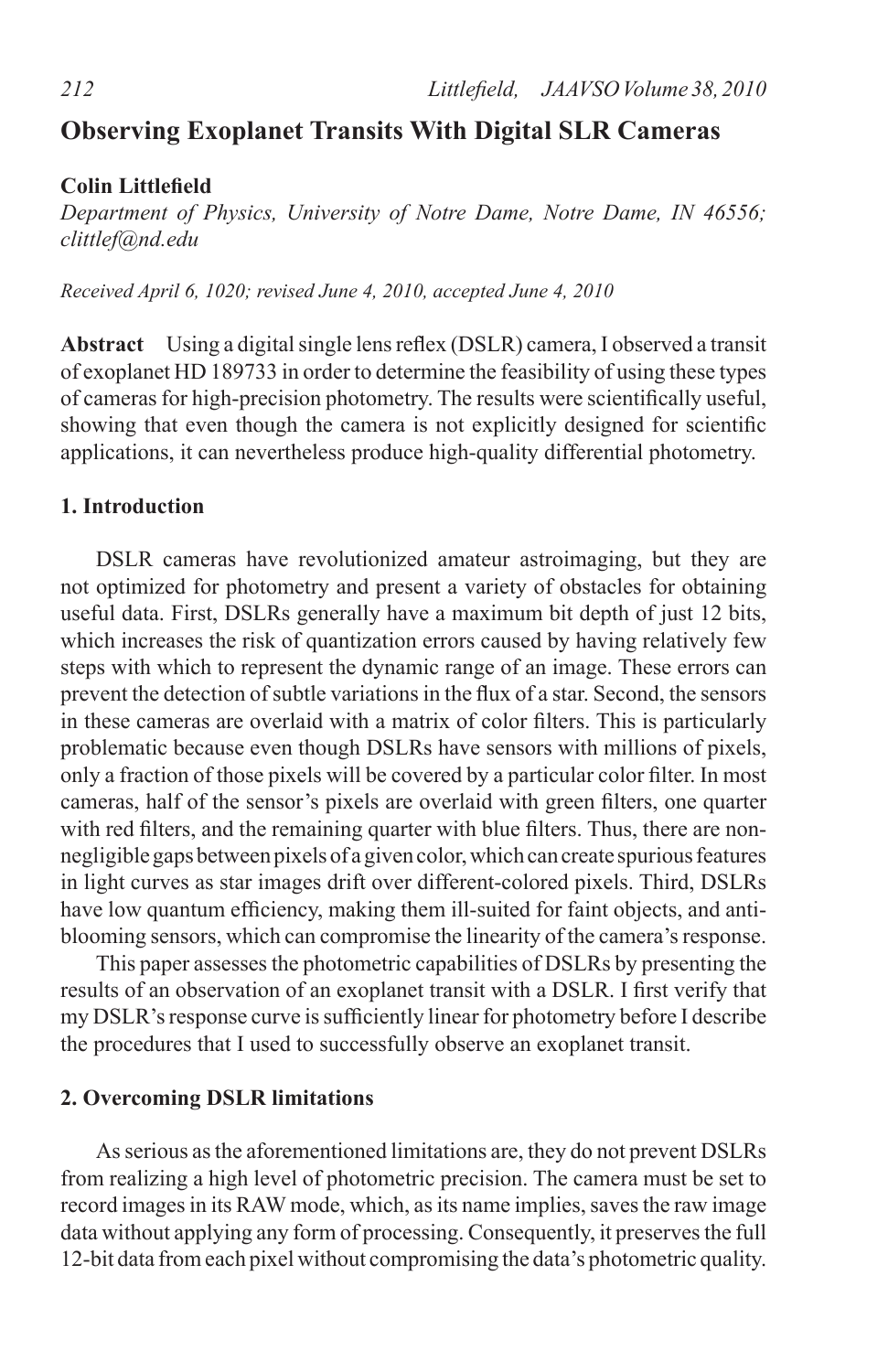To lessen quantization error, the camera's gain can be decreased by increasing the ISO setting, which reduces the dynamic range and, therefore, the number of electrons which correspond to a single analog-to-digital unit(ADU). Meanwhile, the deleterious effects of the color filter matrix can be largely overcome by defocusing the image so that each star image covers hundreds of pixels. As an added benefit, defocusing the image allows for longer exposure times without the risk of saturation.

## **3. Linearity**

One of the greatest photometric strengths of CCD cameras is their linear response to light, without which a camera would be nearly useless for photometry. Thus, characterizing a DSLR's response curve is of the utmost importance for photometry, a task which can be easily accomplished in an indoor setting. I tested the linearity of my Canon EOS 20Da DSLR by pointing it at an unvarying, indoor light source and taking a series of images, changing only the exposure time of each image.The camera wasset to record the images using its 12-bitRAWmode, and to reduce the risk of quantization error inherent to 12-bit cameras, I used a relatively high ISO value of 1600.According to the analysis of planetary scientist and imaging expert Roger Clark, the ISO setting which best corresponds to the 20Da's unity gain—the ISO setting at which one electron is converted into one ADU—is ISO 1600 (Clark 2010; Clark finds that unity gain for the 20Da would occur at ISO 1200, but this setting is not available on the 20Da. Instead, I selected the next-highest setting, ISO 1600). Increasing the camera's ISO setting beyond unity gain merely decreases dynamic range without increasing the camera's ability to record a fainter signal.

The test data were analyzed in Iris, a free-but-powerful program developed by Christian Buil (2008) for processing astronomical images. Iris contains many useful features for processing DSLR data, including the ability to extract each of the four color channels—two green, one red, and one blue—from a RAW image. I split each image into its channels and measured the average intensity value of the same region in each image. A plot of average intensity against exposure time, which is reproduced in Figure 1, showed a linear response up to nearly 4,000 ADUs (the maximum value is 4,096 ADUs). These findings imply that the sensor's linearity is sufficient to provide useful photometry at ISO 1600 as long as the maximum ADU count is kept below approximately 4,000.

## **4. Transit of exoplanet HD 189733b**

On September 19, 2009, exoplanet HD 189733b transited its star. With a *V*magnitude of 7.67, a transit depth of 0.028 magnitude, and a number of suitable reference stars, HD 198733 is an ideal test object for detecting exoplanet transits. I detected and measured this transit of HD 189733b with the 20Da DSLR and a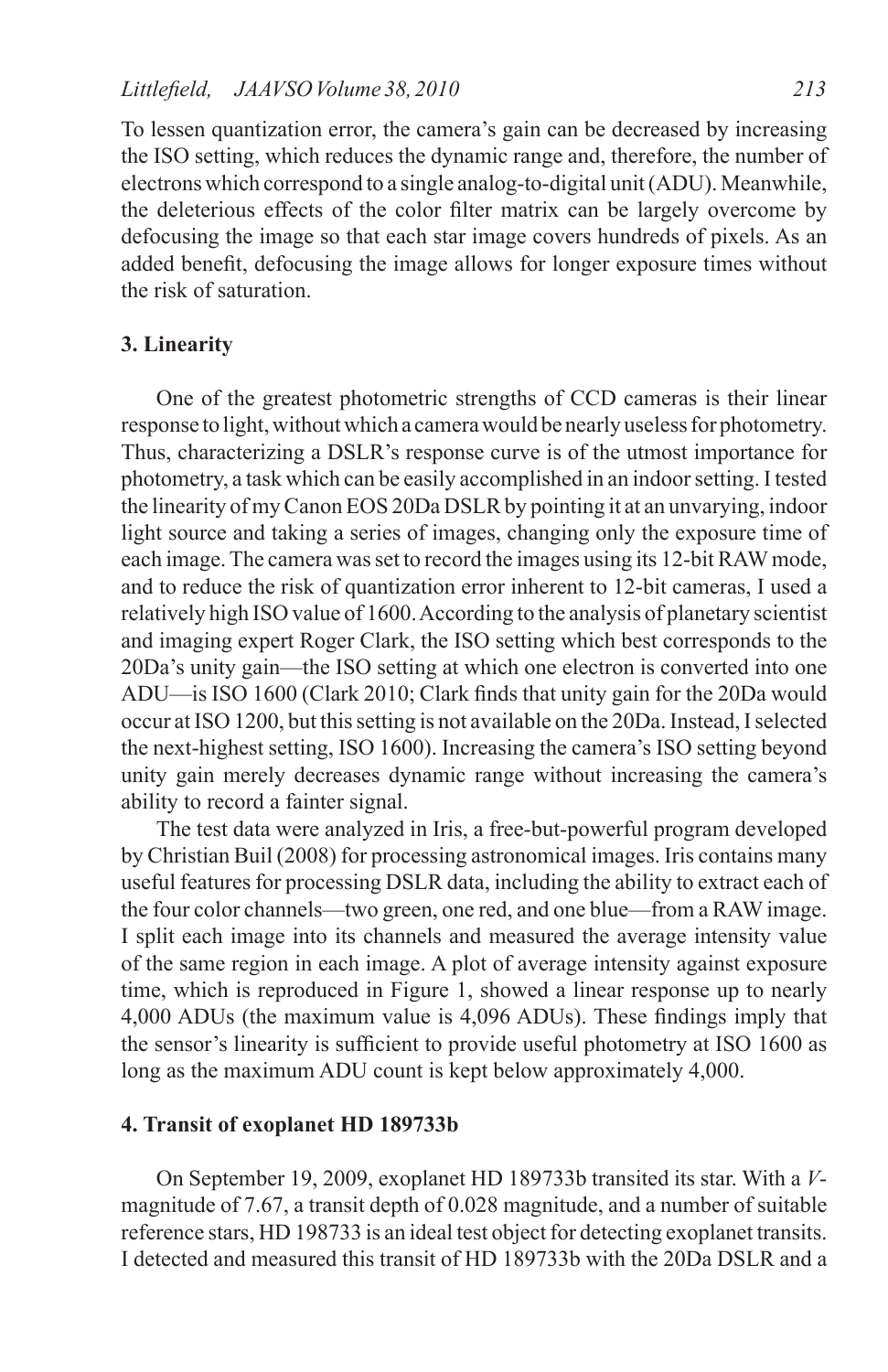polar-aligned Celestron CPC 800 telescope, an eight-inch Schmidt-Cassegrain. I used a piggybacked guidescope for autoguiding. The telescope was also heavily defocused, so that each star image was approximately 35 pixels in diameter. I obtained one hundred, ninety-second exposures at ISO 1600 of the transit before dew and fog forced an early shutdown.

I used Iris for reduction, image alignment, and photometry. I applied flat fields and dark frames to the images before splitting them into their red, green, and blue components. I then performed aperture photometry on each channel, using four nearby bright stars as references. To decrease noise, I averaged the two green channels. Additionally, an outlier identification algorithm rejected individual data points if they varied too far from the median value of nearby data points. This caused two green data points, one blue data point, and ten red data points to be removed from analysis.

Light curves from the green, red, and blue channels are shown in Figures 2, 3, and 4, respectively. To create these light curves and to perform a chi-square analysis ofthe data,I used a spreadsheet created byBruce Gary (2010b), a retired professional astronomer who operates the Amateur Exoplanet Archive (AXA). A detailed description of the light curve fitting routine employed in Gary's spreadsheet (NASA 2009) can be found at:

```
http://nsted.ipac.caltech.edu/NStED/docs/datasethelp/AXA/html
```
Table 1 compares the observed data for each channel with accepted values found on the AXA. The green and blue channels showed comparable timing anomalies, but the red channel, which had the lowest signal-to-noise ratio, did not.

Depth is consistent in each band, but the measured length of the transit in the green band is longer than it is in the blue and red channels. Also, while the timing anomalies of the blue and green channels suggest that the transit was late, the red channel timing anomaly indicates that it came early. These differences between the three channels are probably attributable to systematic errors caused by image rotation across an imperfect flat field and differences in color between HD 189733 and the reference stars. Because there are relatively little out-oftransit data to provide a baseline, it is difficult to determine the effect of these systematic errors with a high degree of confidence.

## **5. Discussion**

Defocusing and using a high ISO setting—that is, a low gain—were probably the two most important factors in the high quality of the photometry. Photometry of star images spread across hundreds of pixels is unlikely to be substantially impacted by image drift and changes in stars' point spread functions, even with measurable gaps between pixels, and the high ISO setting assures that quantization errors should be relatively minimal.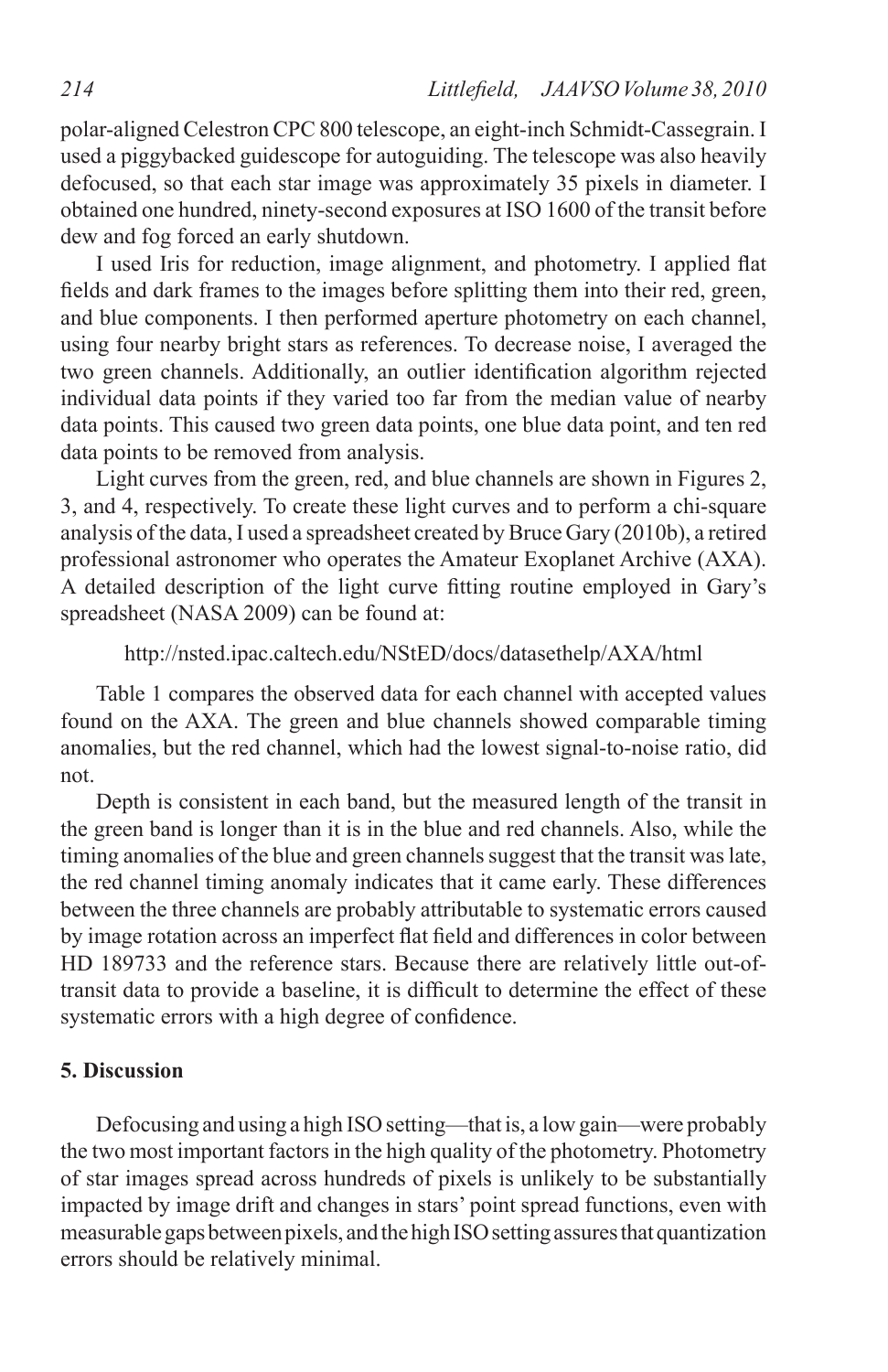## *Littlefield, JAAVSO Volume* 38, 2010 **215**

The transit light curve for the green channel showed the highest signal-tonoise ratio. The red channel had the worst signal-to-noise ratio, although it was still useable. This is not surprising, as most off-the-shelf DSLRs contain built-in infrared blocking filters to improve color balance for daylight photography. These filters also curtail the red response in DSLRs, and the 20Da's red sensitivity plummets after the hydrogen-alpha wavelength of 656 nm. In addition, since a RAW image contains two distinct green channels, both green channels can be averaged together to reduce noise. The relatively low scatter in the light curve of the combined green channels demonstrates that for moderately bright stars, very high-precision photometry is feasible with a DSLR camera. Even the red and blue channels, while noisier than the green channels, were still quite useable.

Much of the observed scatter in the light curves is likely attributable to electronic noise. Since DSLRs have peak sensitivities in the green part of the spectrum, the signal-to-noise ratios of the blue and red channels will tend to be worse than that of the green channel. Additionally, an examination of the 20Da's dark frames from the evening showed that the blue and red channels had standard deviations of 19.5 ADUs and 17.5 ADUs, respectively, whereas the corresponding figure forthe averaged green channel wasjust 13.5ADUs.Clearly, the green data are less noisy than the data from the other channels. Since sensors in DSLRs are not cooled, they will perform better on cooler nights than on warm ones.

## **6. Conclusion**

Other people have demonstrated that DSLRs can provide precision, costeffective photometry. For example, Buil (2009) has detected exoplanet transits with a DSLR, as have AXA contributors Nicolaj Haarup (2009) and Gregor Srdoc (Gary 2010a). In addition, DSLRs can provide very accurate photometry of bright variable stars with only a standard camera lens and tripod, and many AAVSO observers have obtained excellent DSLR photometry of the ongoing eclipse of EpsilonAurigae. DSLRs offer wider fields of view than CCD cameras of comparable cost and can be run without either a computer or an external power supply. Although they have lower quantum efficiencies than CCD cameras and lack cooling, internal guiding, and true photometric color filters, they are eminently capable of the precision necessary to observe exoplanet transits.

Finally, I originally submitted photometry of this particular transit to the AXA within days of the event. However, I subsequently reprocessed the data with different photometric apertures, which resulted in better photometry. Consequently, the data presented here are slightly different from the earlier version that I sent to the AXA.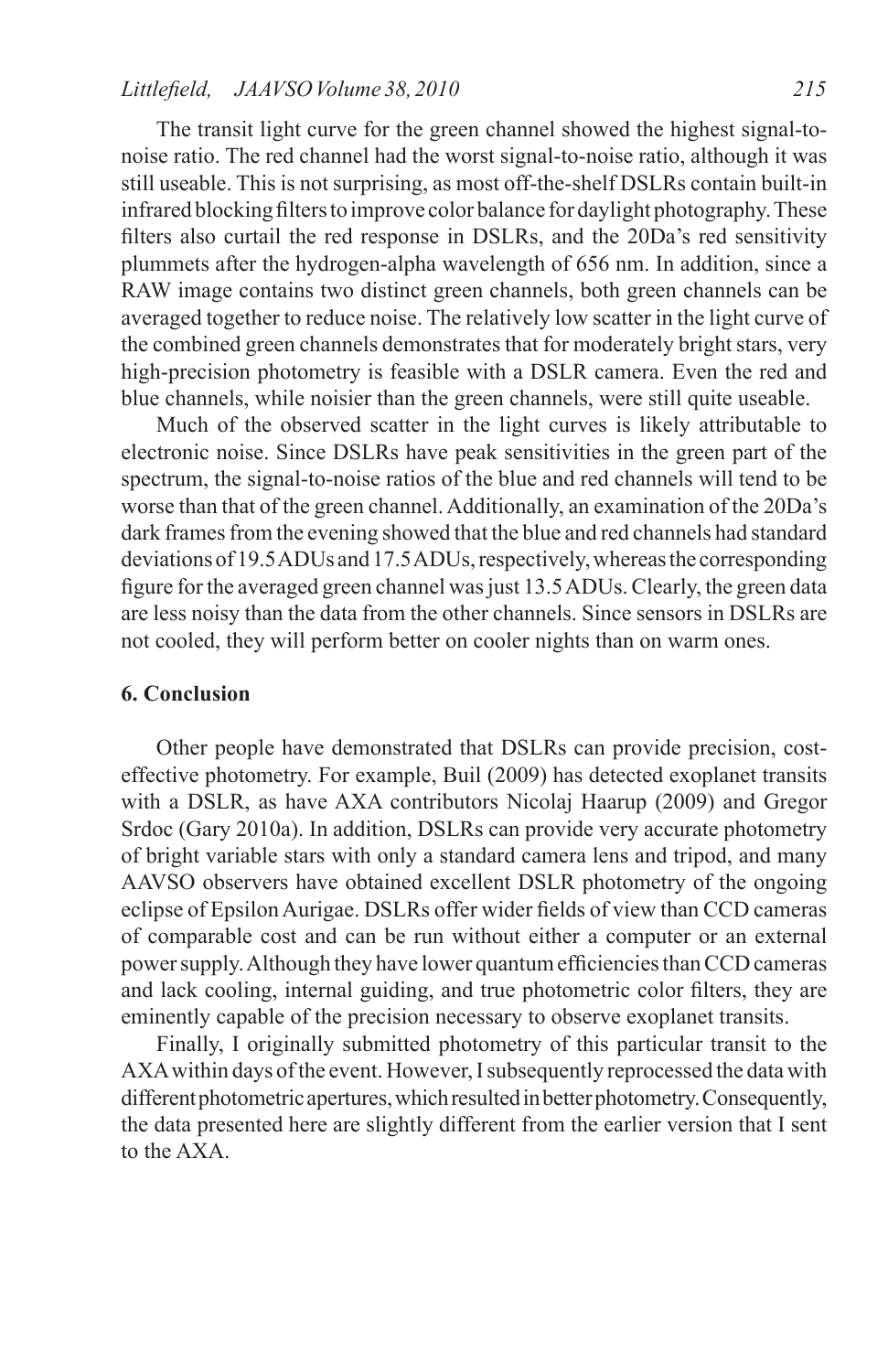## **7. Acknowledgements**

I wish to express my gratitude to the Physics Department of the University of Notre Dame, which provided some of the equipment necessary to perform the observations described in this paper. In particular, Professors Peter Garnavich and Terrence Rettig provided invaluable guidance. Lastly, the resources made available by Bruce Gary through the AXA greatly facilitated these observations and the subsequent analysis.

## **References**

|          |  | Buil, C. 2008, Iris image processing software, http://astrosurf.com/buil/us/iris/ |  |
|----------|--|-----------------------------------------------------------------------------------|--|
| iris.htm |  |                                                                                   |  |

Buil, C. 2009, "Etrasolar Planet Observations by Radial Velocity Method," http://astrosurf.com/buil/extrasolar/obs.htm

- Clark, R. 2010, "Digital Camera Sensor Performance Summary," http://www. clarkvision.com/imagedetail/digital.sensor.performance.summary/
- Gary, B. 2010a, "Aperture versus Technique," http://brucegary.net/AXA/ x.htm#Aperture\_versus\_Technique
- Gary, B. 2010b, "Light Curve Creation Spreadsheet," http://brucegary.net/ book\_EOA/xls.htm

Haarup, N. 2009, "Exo Planets," http://starworks.dk/exo.php

- NASA/IPAC/NExScI 2009, "Star and Exoplanet Database, Summary Details for Amateur Light Curves," http://nsted.ipac.caltech.edu/NStED/docs/ datasethelp/AXA.html
- Poddany, S., Brat, L., and Pejcha, O. 2010, *New Astron.*, **15**, 297.

|                        | Depth (mmag)   | Length (hrs)    | Timing Anomaly (min) |
|------------------------|----------------|-----------------|----------------------|
| Blue Channel           | $28.5 \pm 1.0$ | $1.71 \pm 0.05$ | $3.0 \pm 1.6$        |
| Green Channel          | $28.5 \pm 0.9$ | $179 \pm 0.04$  | $4.6 \pm 1.3$        |
| Red Channel            | $28.8 \pm 1.2$ | $1.67 \pm 0.05$ | $-3.2 \pm 1.5$       |
| <b>Accepted Values</b> | $29.0 \pm 0.4$ | $1.70 \pm 0.03$ |                      |

Table 1. HD189733 transit parameters derived from blue, green, and red channels.

*Achi-squareanalysisofthedatawasperformedusingBruceGary'sLightCurveCreationSpreadsheet (Gary 2010b).The timing anomaly estimates assume an orbital period of 2.2185733 days and a transit epoch of HJD 2453988.80336. Both figures were obtained from the Exoplanet Transit Database of the Czech Astronomical Society (Poddany* et al.*; http://var2.astro.cz/ETD/index.php).*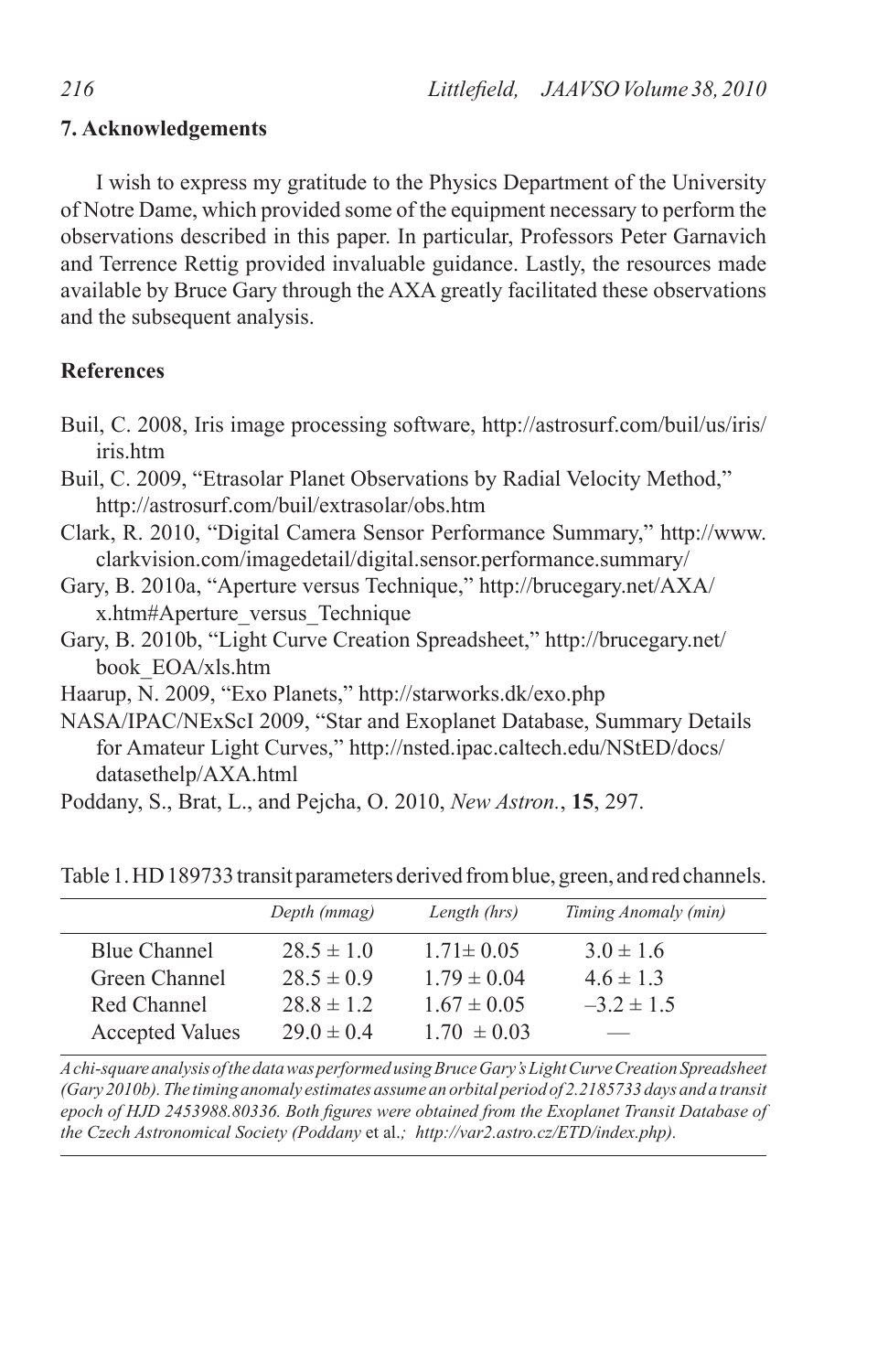

Figure 1. Linearity of the Canon 20Da. I tested the linearity of the Canon 20Da by pointing it at a constant light source and increasing exposure time in successive images. This graph plots average intensity of the same region in each image as a function of exposure time. The relationship between intensity and exposure time is linear to approximately 4,000 ADUs at ISO 1600, which is very close to the limit of 4,096 ADUs of the 12-bit camera.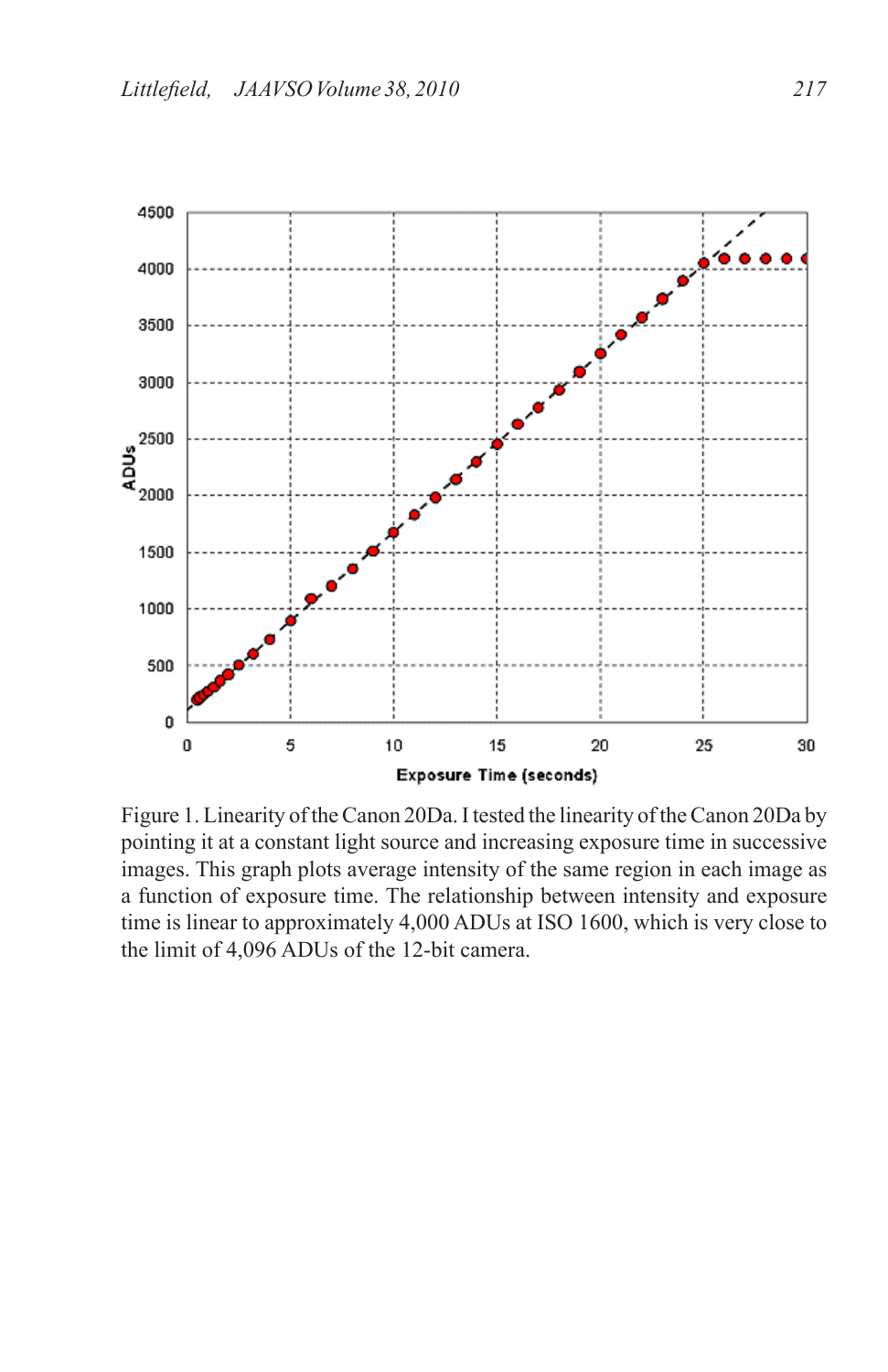

Figure 2. HD 189733b Transit, DSLR Green Channel. I measured the flux of HD 189733 and compared it to the sum of the fluxes of four nearby reference stars to produce this light curve of the differential magnitude of the transit of HD 189733b. The small crosses represent individual images, which were 90 seconds long at ISO 1600 with the telescope significantly defocused. Larger circles with error bars denote five-image, non-overlapping averages, and the plot below the light curve shows the residuals from the transit model. Finally, systematic errors, such as air mass curvature caused by differences in star colors, have been removed. All three light curves were created with Bruce Gary's Light Curve Creation Spreadsheet, version 9908 (Gary 2010b).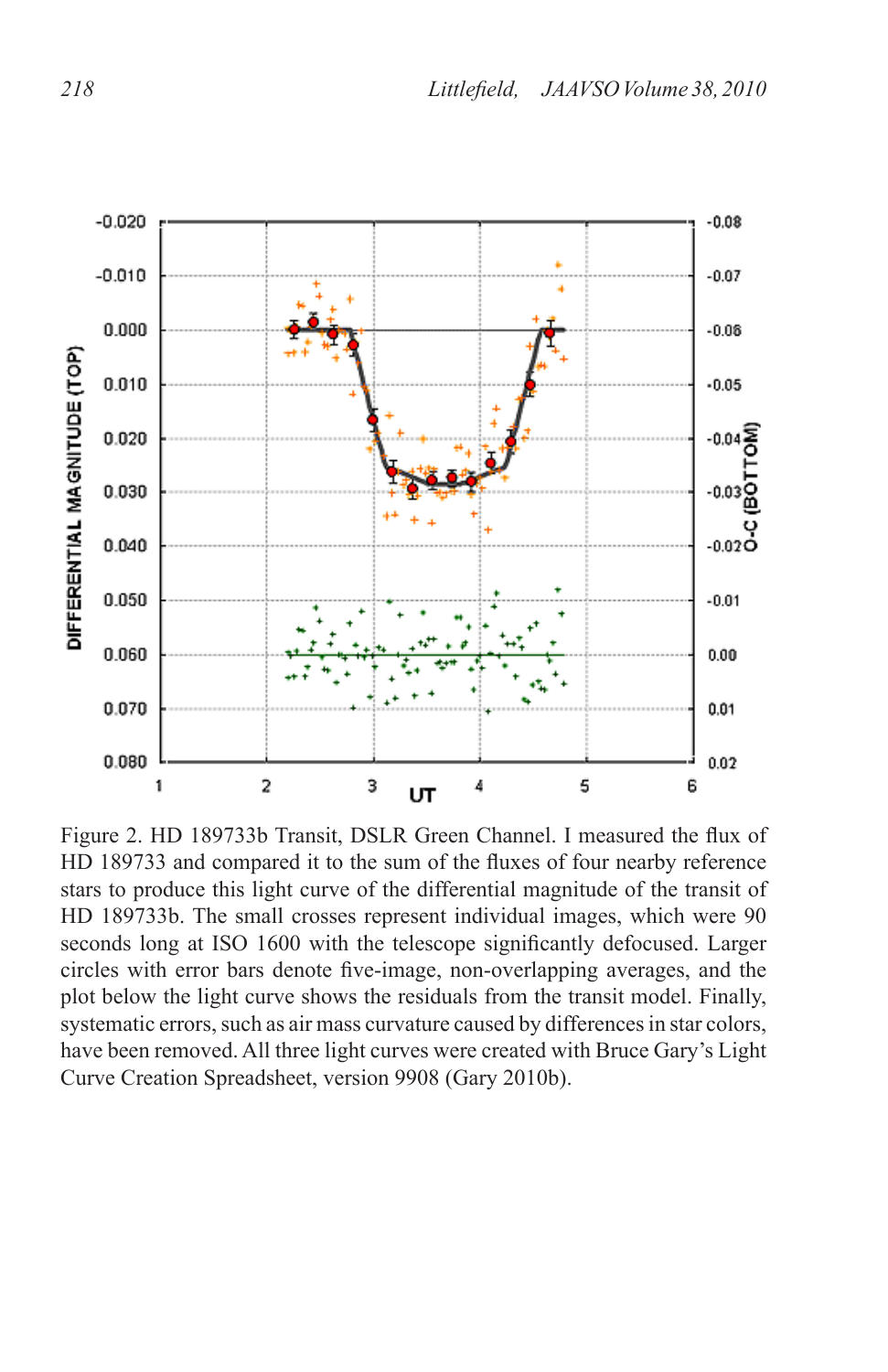

Figure 3. HD 189733b Transit, DSLR Red Channel. Individual images are 90 seconds long, and the bins combine five non-overlapping images. Residuals are shown beneath the light curve.